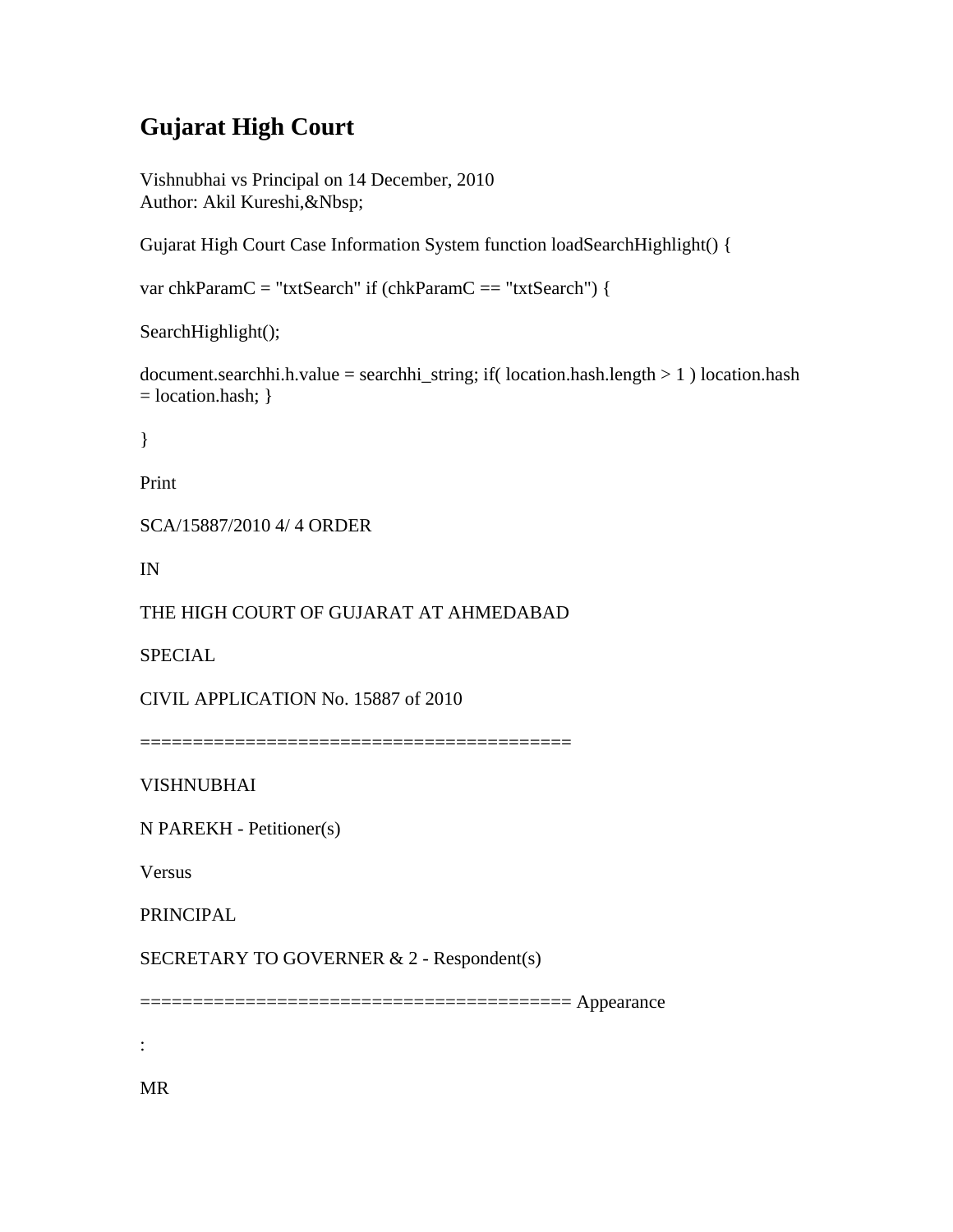DEVESH A BHATT for Petitioner(s) : 1, None for Respondent(s) : 1, 3,

MS MAITHILI MEHTA, ASST.GOVERNMENT PLEADER for Respondent(s) : 2,

=========================================

CORAM

:

HONOURABLE

MR.JUSTICE AKIL KURESHI

Date

: 14/12/2010

**ORAL** 

ORDER

1. The

petitioner has challenged an order dated 30.11.2009 passed by His Excellency the Governor of Gujarat as also subsequent order dated 15.6.2010 by which the petitioner's review against the order dated 30.11.2009 came to be dismissed.

2. Facts

are as follows:-

2.1 The

petitioner had moved application for disclosure of certain information under the Right to Information Act before the Public Information Officer, Kalol Police Station. The case of the petitioner was that certain factory premises contained hazardous chemicals and there was every possibility of an accident resulting into considerable loss of life and property. Since, the Public Information Officer did not supply the information within time permitted under the Act though according to the petitioner it was an urgent issue, the petitioner approached Chief Information Commissioner under Section 18 of the Right to Information Act.

3. It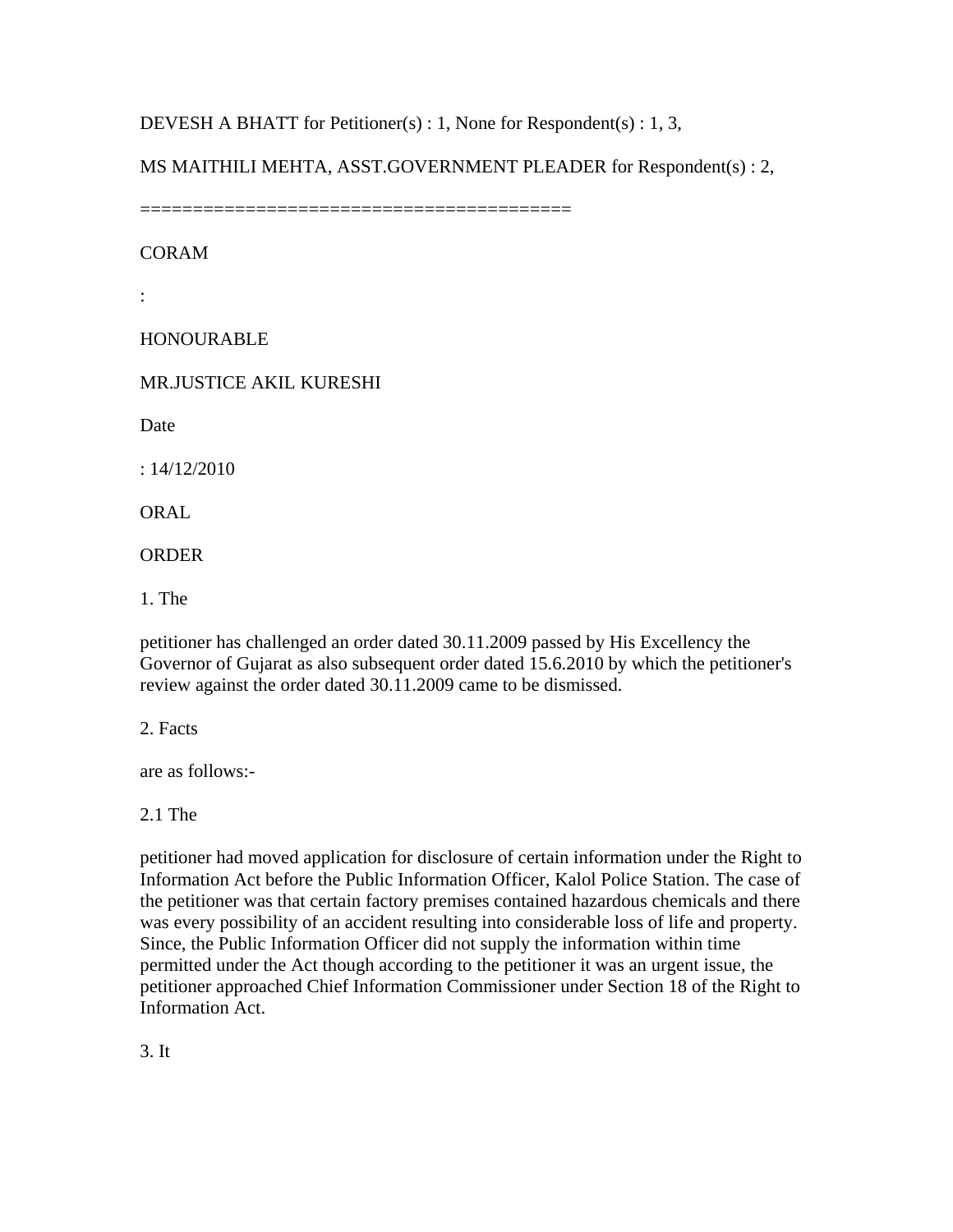is the case of the petitioner that the said authority, respondent No.3 herein, which passed order in favour of the petitioner, did not ensure that such order be complied. The petitioner, therefore, requested to initiate the contempt proceedings against Public Information Officer and refer the matter to the High Court to proceed under the Contempt of Courts Act. Respondent No.3 did not accede to the request of the petitioner. According to the petitioner, the stand of the respondent No.3 amounts to contempt of his own Court. The petitioner, therefore, approached His Excellency the Governor of Gujarat seeking permission for prosecution of respondent No.3 under Section 197 of the Criminal Procedure Code. The said application came to be dismissed by impugned order dated 30.11.2009. Not satisfied, the petitioner preferred review application, which also came to be turned down by subsequent order dated 15.6.2010. He has, therefore, approached this Court assailing the above mentioned orders.

## 4. First

and foremost, I am of the opinion that the Chief Information Officer is not a Court for the purpose of Contempt of Courts Act. Section 18 of the Right to Information Act cloths the said authorities with certain powers of a Court. In Sub-Section (3) of Section 18, it is provided as under:-

## "18(3)

The Central Information Commission or State Information Commission, as the case may be shall, while inquiring into any matter under this section, have the same powers as are vested in a civil court while trying a suit under the Code of Civil Procedure, 1908, in respect of the following matters, namely:-

#### (a) summoning

and enforcing the attendance of persons and compel them to give oral or written evidence on oath and to produce the documents or things;

(b) requiring

the discovery and inspection of documents;

(c) receiving

evidence on affidavit;

(d) requisitioning

any public record or copies thereof from any Court or office;"

Section